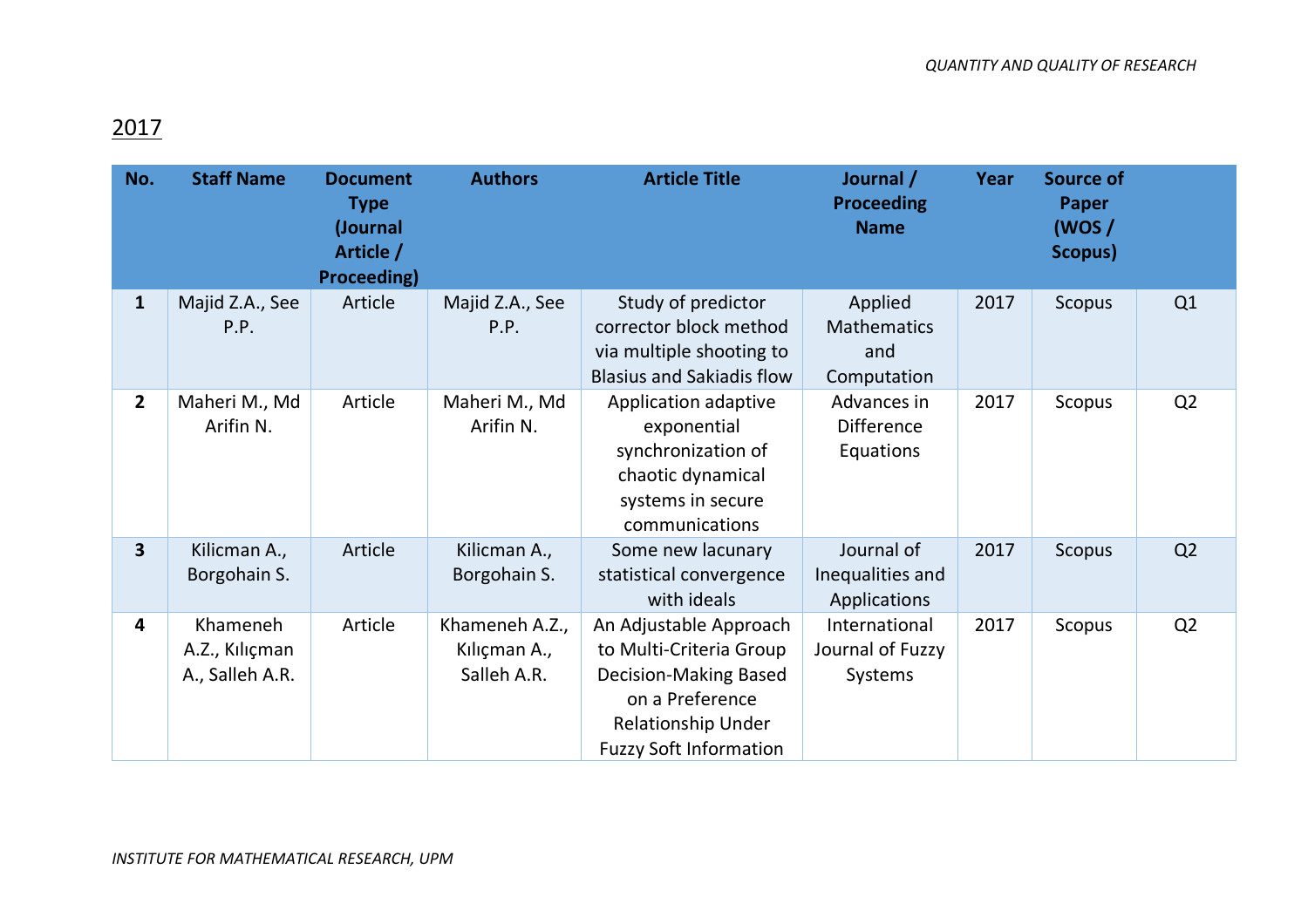| 5              | Lakoud A.G.,<br>Khaldi R.,<br>Kılıçman A.                                                  | Article             | Lakoud A.G.,<br>Khaldi R.,<br>Kılıçman A.                                               | <b>Existence of solutions</b><br>for a mixed fractional<br>boundary value problem                                                                | Advances in<br><b>Difference</b><br>Equations                                   | 2017 | Scopus | Q2             |
|----------------|--------------------------------------------------------------------------------------------|---------------------|-----------------------------------------------------------------------------------------|--------------------------------------------------------------------------------------------------------------------------------------------------|---------------------------------------------------------------------------------|------|--------|----------------|
| 6              | Deveci O., Taş<br>S., Kılıçman A.                                                          | Article             | Deveci O., Taş<br>S., Kılıçman A.                                                       | On the 2k-step Jordan-<br>Fibonacci sequence                                                                                                     | Advances in<br><b>Difference</b><br>Equations                                   | 2017 | Scopus | Q2             |
| $\overline{7}$ | Restrepo J.,<br>Kılıçman A.,<br>Agarwal P.,<br>Altun O.                                    | Article             | Restrepo J.,<br>Kılıçman A.,<br>Agarwal P.,<br>Altun O.                                 | Weighted<br>hypergeometric<br>functions and fractional<br>derivative                                                                             | Advances in<br><b>Difference</b><br>Equations                                   | 2017 | Scopus | Q2             |
| 8              | Ahmadian A.,<br>Ismail F.,<br>Salahshour S.,<br>Baleanu D.,<br>Ghaemi F.                   | Article             | Ahmadian A.,<br>Ismail F.,<br>Salahshour S.,<br>Baleanu D.,<br>Ghaemi F.                | Uncertain viscoelastic<br>models with fractional<br>order: A new spectral<br>tau method to study the<br>numerical simulations of<br>the solution | Communications<br>in Nonlinear<br>Science and<br><b>Numerical</b><br>Simulation | 2017 | Scopus | Q1             |
| 9              | Muslim N.,<br>Said M.R.M.                                                                  | Conference<br>Paper | Muslim N., Said<br>M.R.M.                                                               | Elliptic net and its<br>cryptographic<br>application                                                                                             | <b>AIP Conference</b><br>Proceedings                                            | 2017 | Scopus | Q <sub>2</sub> |
| 10             | Khalid I.K.,<br>Mokhtar<br>N.F.M., Bakri<br>N.A., Siri Z.,<br>Ibrahim Z.B.,<br>Gani S.S.A. | Conference<br>Paper | Khalid I.K.,<br>Mokhtar N.F.M.,<br>Bakri N.A., Siri<br>Z., Ibrahim Z.B.,<br>Gani S.S.A. | On oscillatory<br>magnetoconvection in a<br>nanofluid layer in the<br>presence of internal<br>heat source and Soret<br>effect                    | <b>AIP Conference</b><br>Proceedings                                            | 2017 | Scopus | Q1             |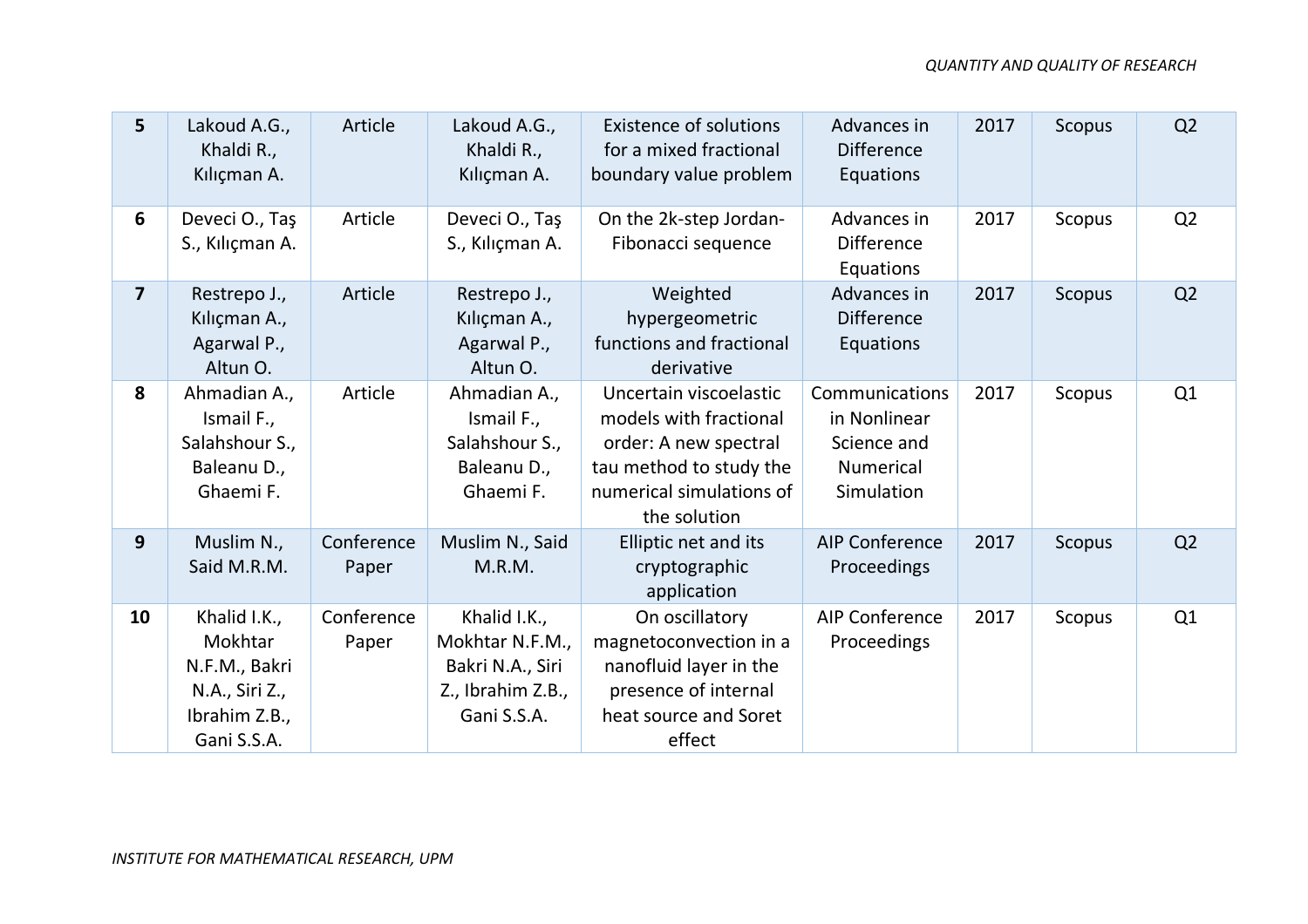| 11 | Fataf N.A.A.,<br>Palit S.K.,<br>Mukherjee S.,<br>Said M.R.M.,<br>Son D.H.,<br>Banerjee S. | Article             | Fataf N.A.A.,<br>Palit S.K.,<br>Mukherjee S.,<br>Said M.R.M.,<br>Son D.H.,<br>Banerjee S. | <b>Communication scheme</b><br>using a hyperchaotic<br>semiconductor laser<br>model: Chaos shift key<br>revisited                   | European<br>Physical Journal<br>Plus                                | 2017 | Scopus        | Q2 |
|----|-------------------------------------------------------------------------------------------|---------------------|-------------------------------------------------------------------------------------------|-------------------------------------------------------------------------------------------------------------------------------------|---------------------------------------------------------------------|------|---------------|----|
| 12 | Rafar R.A., Nik<br>Long N.M.A.,<br>Senu N., Noda<br>N.A.                                  | Article             | Rafar R.A., Nik<br>Long N.M.A.,<br>Senu N., Noda<br>N.A.                                  | <b>Stress intensity factor</b><br>for multiple inclined or<br>curved cracks problem<br>in circular positions in<br>plane elasticity | ZAMM<br>Zeitschrift fur<br>Angewandte<br>Mathematik und<br>Mechanik | 2017 | Scopus        | Q1 |
| 13 | Mokhtar<br>N.F.M., Khalid<br>I.K., Siri Z.,<br>Ibrahim Z.B.,<br>Gani S.S.A.               | Article             | Mokhtar N.F.M.,<br>Khalid I.K., Siri<br>Z., Ibrahim Z.B.,<br>Gani S.S.A.                  | Control strategy on the<br>double-diffusive<br>convection in a<br>nanofluid layer with<br>internal heat generation                  | <b>Physics of Fluids</b>                                            | 2017 | <b>Scopus</b> | Q2 |
| 14 | Mohammed<br>M.A., Atan<br>K.A., Khalaf<br>A.M., Hasni R.,<br>Said M.R.Md.,<br>Nawawi A.   | Article             | Mohammed<br>M.A., Atan K.A.,<br>Khalaf A.M.,<br>Hasni R., Said<br>M.R.Md.,<br>Nawawi A.   | Atom bond connectivity<br>index of molecular<br>graphs of alkenes and<br>cycloalkenes                                               | Journal of<br>Computational<br>and Theoretical<br>Nanoscience       | 2017 | Scopus        | Q2 |
| 15 | Kardri M.A.,<br>Bachok N.,<br>Arifin N.M., Ali<br>F.M.                                    | Conference<br>Paper | Kardri M.A.,<br>Bachok N., Arifin<br>N.M., Ali F.M.                                       | Second-order velocity<br>slip with axisymmetric<br>stagnation point flow<br>and heat transfer due to<br>a stretching vertical       | Journal of<br>Physics:<br>Conference<br><b>Series</b>               | 2017 | <b>Scopus</b> | Q1 |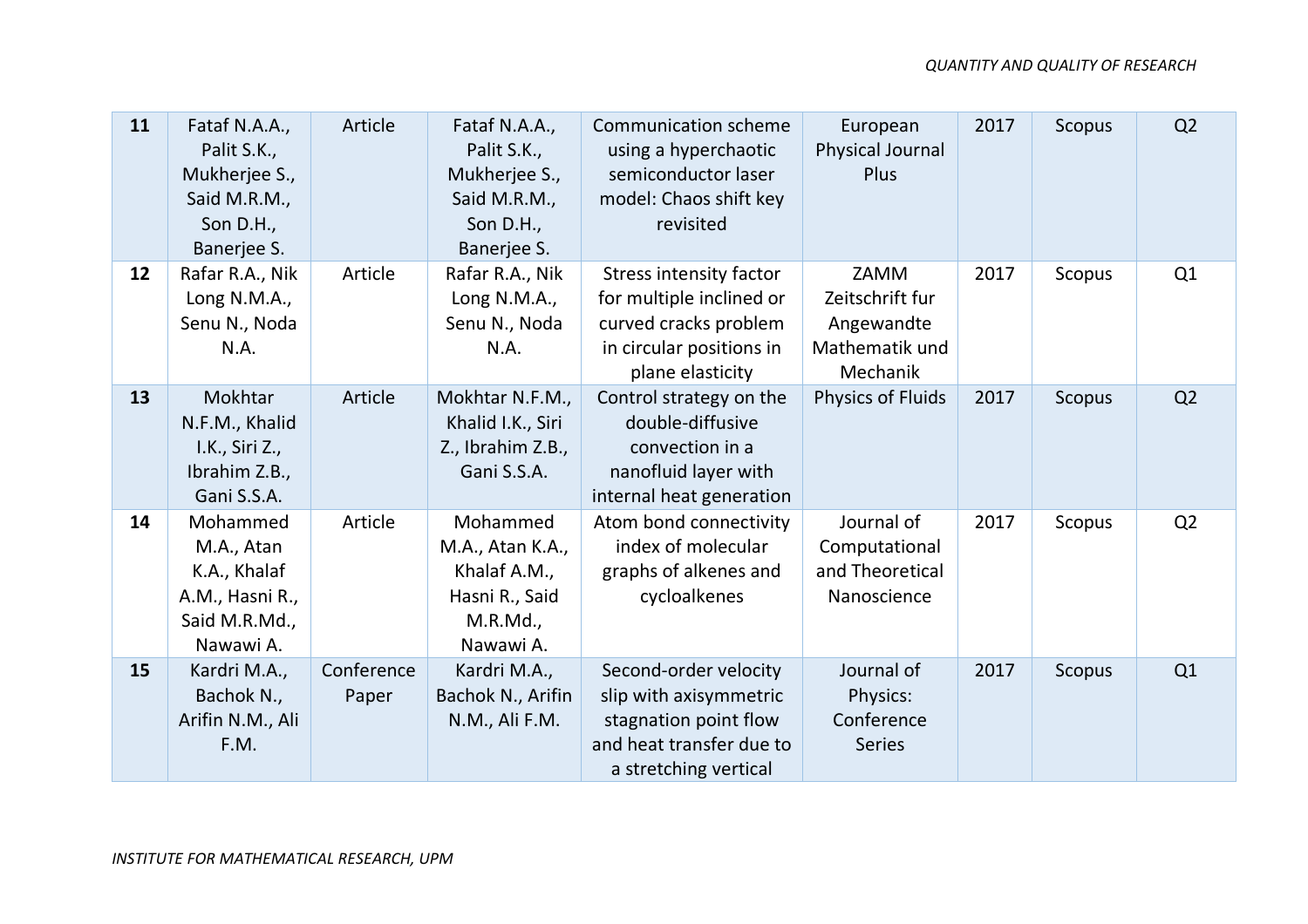## *QUANTITY AND QUALITY OF RESEARCH*

|    |                                                                                                                                                                                   |                     |                                                                                                                                                                                   | plate in a Copper-water<br>nanofluid                                                                                         |                                                       |      |        |                |
|----|-----------------------------------------------------------------------------------------------------------------------------------------------------------------------------------|---------------------|-----------------------------------------------------------------------------------------------------------------------------------------------------------------------------------|------------------------------------------------------------------------------------------------------------------------------|-------------------------------------------------------|------|--------|----------------|
| 16 | Ahmedov A.,<br>Materneh E.,<br>Zainuddin H.                                                                                                                                       | Conference<br>Paper | Ahmedov A.,<br>Materneh E.,<br>Zainuddin H.                                                                                                                                       | On the almost<br>everywhere<br>convergence of the<br>eigenfunction<br>expansions from<br>Liouville classes $L1\alpha$<br>(1) | Journal of<br>Physics:<br>Conference<br><b>Series</b> | 2017 | Scopus | Q2             |
| 17 | Rakhimov I.S.,<br>Said Husain<br>Sh.K.,<br>Mohammed<br>M.A.                                                                                                                       | Conference<br>Paper | Rakhimov I.S.,<br>Said Husain<br>Sh.K.,<br>Mohammed<br>M.A.                                                                                                                       | On extensions of Leibniz<br>algebras                                                                                         | Journal of<br>Physics:<br>Conference<br><b>Series</b> | 2017 | Scopus | Q <sub>2</sub> |
| 18 | <b>Nurullah</b><br>Rasedee A.F.,<br>Ishak N.,<br>Hamzah S.R.,<br>Ijam H.M.,<br>Suleiman M.,<br>Ibrahim Z.B.,<br><b>Abdul Sathar</b><br>M.H., Ramli<br>N.A.,<br>Kamaruddin<br>N.S. | Conference<br>Paper | <b>Nurullah</b><br>Rasedee A.F.,<br>Ishak N.,<br>Hamzah S.R.,<br>Ijam H.M.,<br>Suleiman M.,<br>Ibrahim Z.B.,<br><b>Abdul Sathar</b><br>M.H., Ramli<br>N.A.,<br>Kamaruddin<br>N.S. | Variable order variable<br>stepsize algorithm for<br>solving nonlinear<br>Duffing oscillator                                 | Journal of<br>Physics:<br>Conference<br><b>Series</b> | 2017 | Scopus | Q <sub>2</sub> |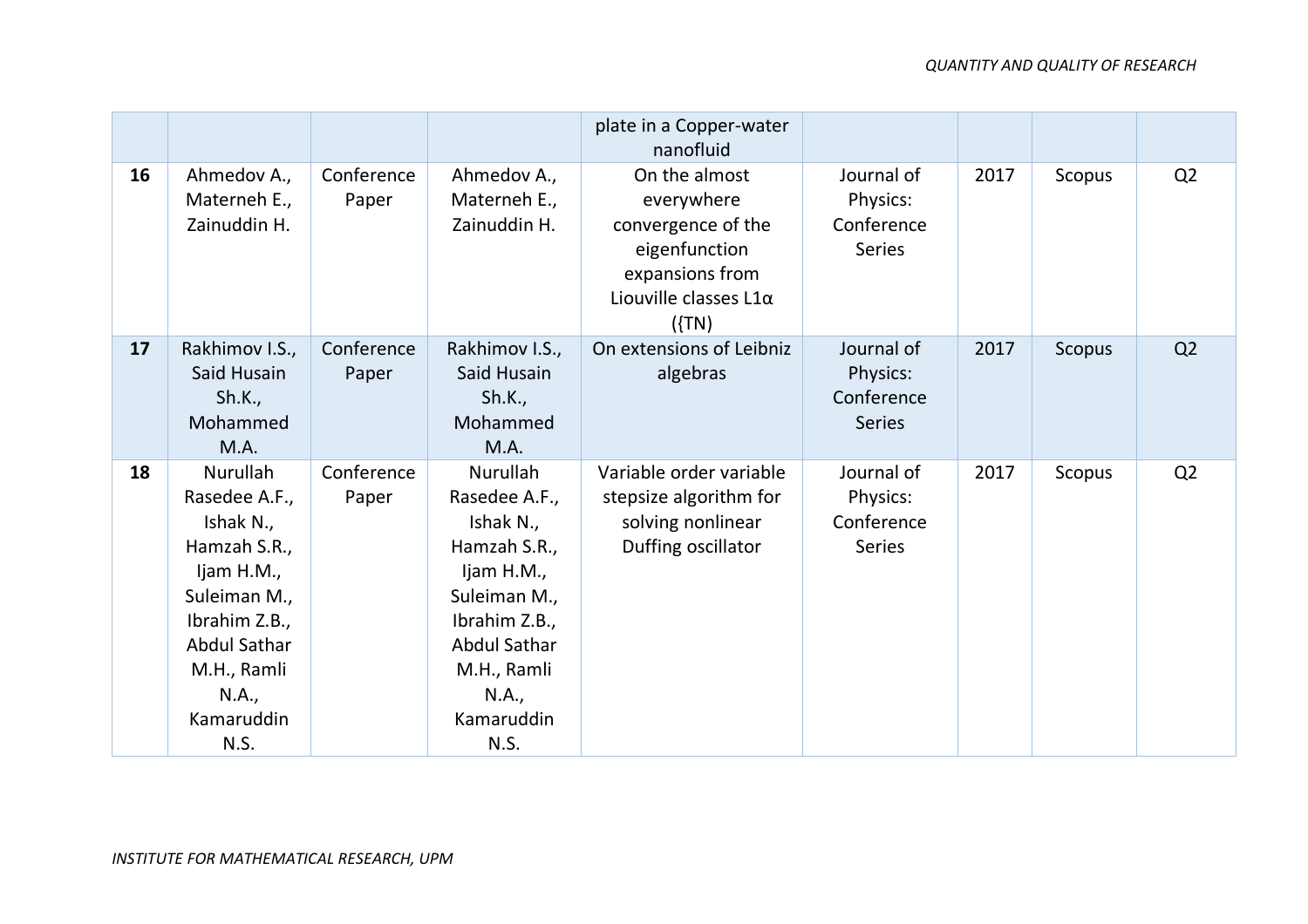| 19 | Chong C.-Y.,<br>Habibullah<br>M.S.,<br>Baharumshah<br>A.Z., Midi H. | Article             | Chong C.-Y.,<br>Habibullah M.S.,<br>Baharumshah<br>A.Z., Midi H. | Structural convergence<br>among ASEAN<br>economies                                                                                       | Advanced<br><b>Science Letters</b>                      | 2017 | <b>Scopus</b> | Q <sub>2</sub> |
|----|---------------------------------------------------------------------|---------------------|------------------------------------------------------------------|------------------------------------------------------------------------------------------------------------------------------------------|---------------------------------------------------------|------|---------------|----------------|
| 20 | Hafidzuddin<br>E.H., Nazar R.,<br>Arifin N.M.,<br>Pop I.            | Article             | Hafidzuddin<br>E.H., Nazar R.,<br>Arifin N.M., Pop               | <b>Effects of anisotropic</b><br>slip on three-<br>dimensional stagnation-<br>point flow past a<br>permeable moving<br>surface           | European<br>Journal of<br>Mechanics,<br><b>B/Fluids</b> | 2017 | Scopus        | Q <sub>2</sub> |
| 21 | Salleh S.N.A.,<br>Bachok N.,<br>Arifin N.M.                         | Conference<br>Paper | Salleh S.N.A.,<br>Bachok N., Arifin<br>N.M.                      | Rotating flow of a<br>nanofluid due to an<br>exponentially stretching<br>surface with suction                                            | <b>AIP Conference</b><br>Proceedings                    | 2017 | <b>Scopus</b> | Q1             |
| 22 | Bakar N.A.A.,<br>Bachok N.,<br>Arifin N.M.                          | Conference<br>Paper | Bakar N.A.A.,<br>Bachok N., Arifin<br>N.M.                       | Rotating flow over a<br>stretching sheet in<br>nanofluid using<br>Buongiorno model and<br>thermophysical<br>properties of<br>nanoliquids | <b>AIP Conference</b><br>Proceedings                    | 2017 | Scopus        | Q <sub>2</sub> |
| 23 | Bakar S.A.,<br>Arifin N.M., Ali<br>F.M., Bachok<br>N., Nazar R.     | Conference<br>Paper | Bakar S.A., Arifin<br>N.M., Ali F.M.,<br>Bachok N.,<br>Nazar R.  | A stability analysis on<br>forced convection<br>boundary layer<br>stagnation-point slip<br>flow in Darcy-<br>Forchheimer porous          | <b>AIP Conference</b><br>Proceedings                    | 2017 | <b>Scopus</b> | Q1             |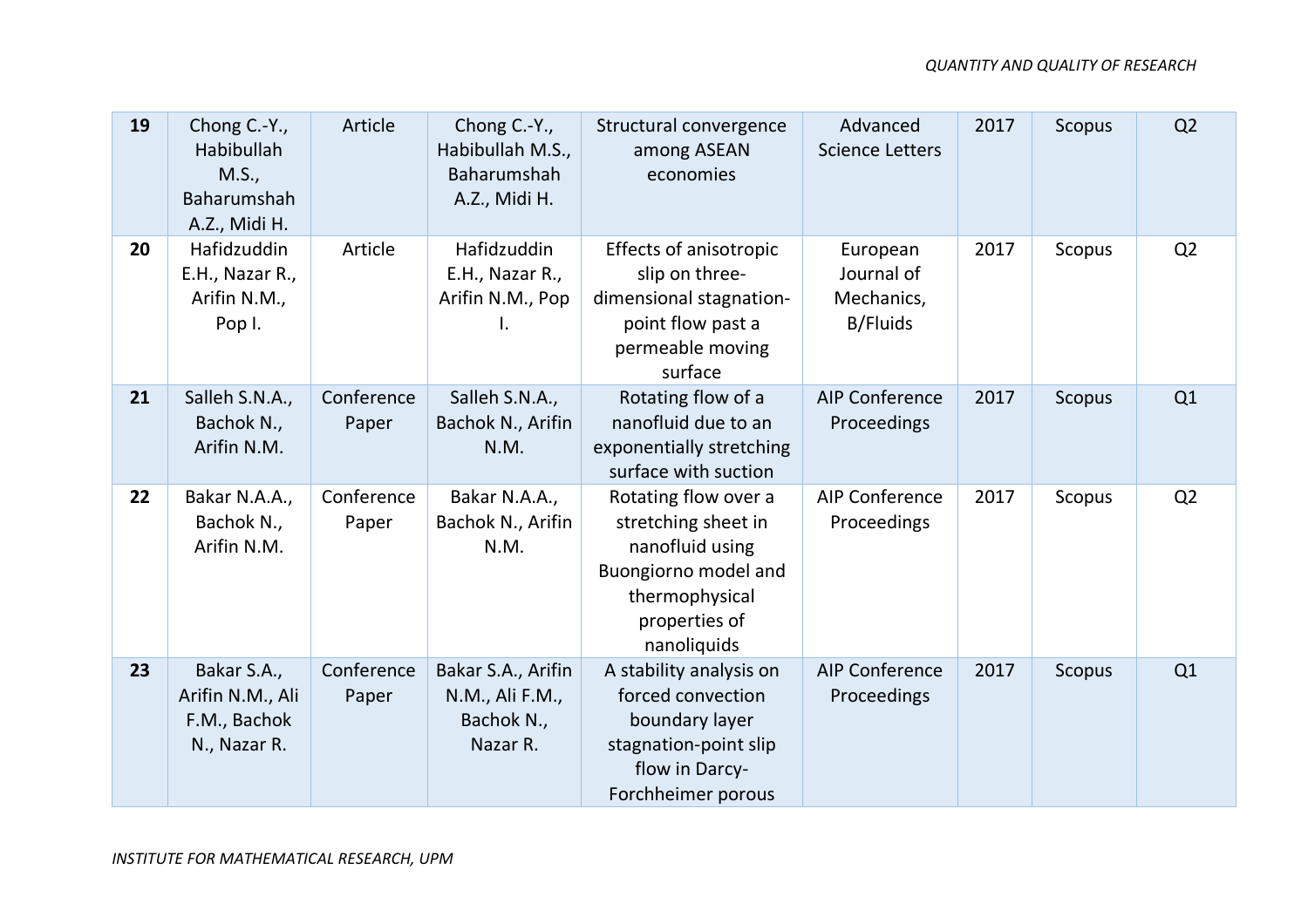|    |                                                                               |         |                                                                               | medium towards a<br>shrinking sheet                                                                                                         |                                                                     |      |               |                |
|----|-------------------------------------------------------------------------------|---------|-------------------------------------------------------------------------------|---------------------------------------------------------------------------------------------------------------------------------------------|---------------------------------------------------------------------|------|---------------|----------------|
| 24 | Guure C.B.,<br>Ibrahim N.A.,<br>Adam M.B.,<br>Said S.M.                       | Article | Guure C.B.,<br>Ibrahim N.A.,<br>Adam M.B., Said<br>S.M.                       | Joint modelling of<br>longitudinal 3MS scores<br>and the risk of mortality<br>among cognitively<br>impaired individuals                     | <b>PLoS ONE</b>                                                     | 2017 | Scopus        | Q1             |
| 25 | Md Said M.R.,<br>Hina A.D.,<br>Banerjee S.                                    | Article | Md Said M.R.,<br>Hina A.D.,<br>Banerjee S.                                    | Cryptanalysis of a family<br>of 1D unimodal maps                                                                                            | European<br>Physical Journal:<br><b>Special Topics</b>              | 2017 | Scopus        | Q <sub>2</sub> |
| 25 | Palit S.K., Fataf<br>N.A.A., Md<br>Said M.R.,<br>Mukherjee S.,<br>Banerjee S. | Article | Palit S.K., Fataf<br>N.A.A., Md Said<br>M.R.,<br>Mukherjee S.,<br>Banerjee S. | Complexity in<br>synchronized and non-<br>synchronized states: A<br>comparative analysis<br>and application                                 | European<br>Physical Journal:<br><b>Special Topics</b>              | 2017 | Scopus        | Q <sub>2</sub> |
| 27 | Chowdhury<br>S.H.H.,<br>Zainuddin H.                                          | Article | Chowdhury<br>S.H.H.,<br>Zainuddin H.                                          | Wigner functions for<br>gauge equivalence<br>classes of unitary<br>irreducible<br>representations of<br>noncommutative<br>quantum mechanics | European<br>Physical Journal:<br><b>Special Topics</b>              | 2017 | <b>Scopus</b> | Q <sub>2</sub> |
| 28 | Imran A.N.,<br>Rakhimov I.S.                                                  | Article | Imran A.N.,<br>Rakhimov I.S.                                                  | On bornological semi<br>rings                                                                                                               | Applied<br><b>Mathematics</b><br>and Information<br><b>Sciences</b> | 2017 | Scopus        | Q <sub>2</sub> |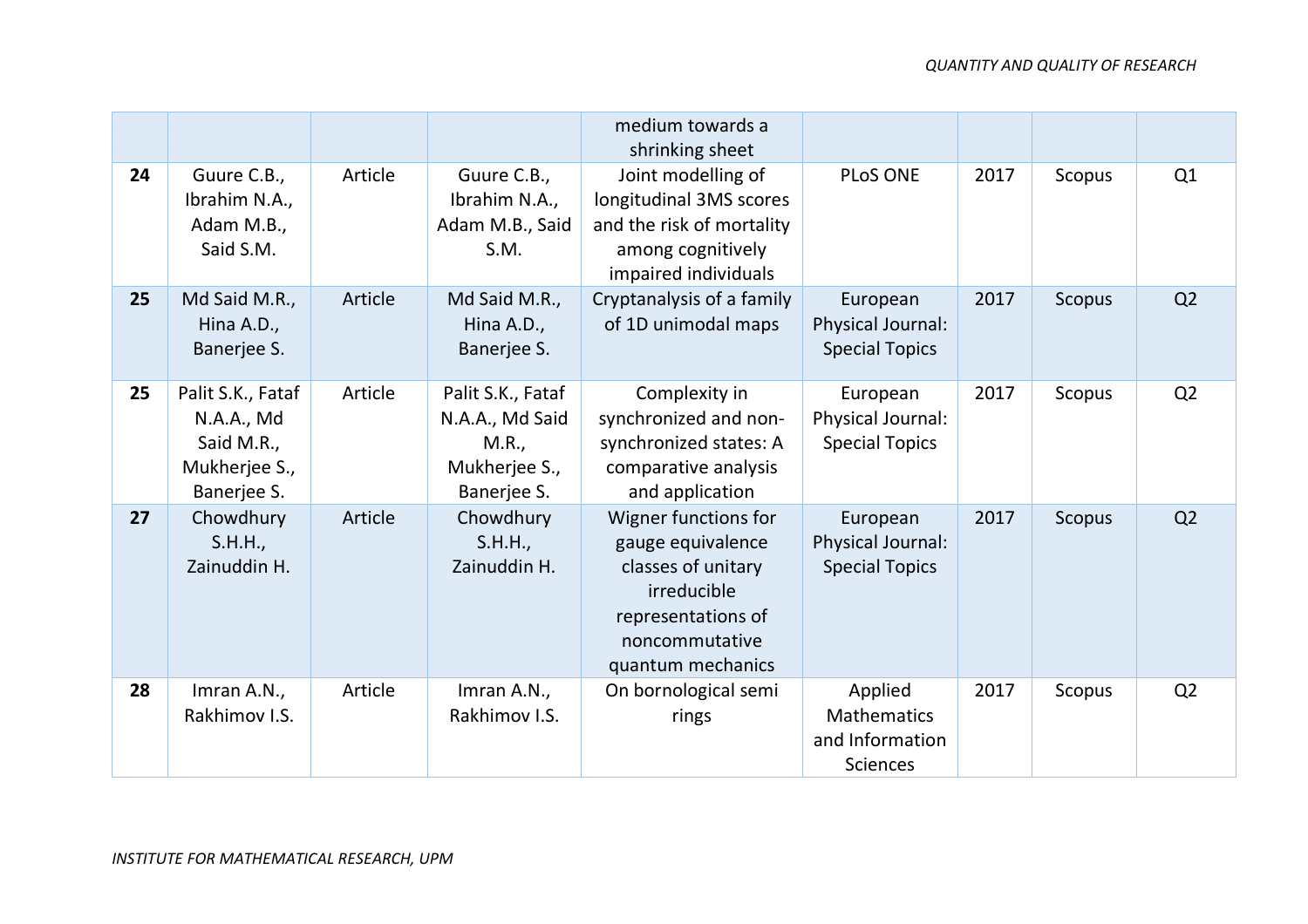| 29 | Banerjee S.,<br>Colangeli M.                                                                             | Editorial           | Banerjee S.,<br>Colangeli M.                                                                             | Complexity, Chaos and<br><b>Fluctuations</b>                                                                                    | European<br>Physical Journal:<br><b>Special Topics</b> | 2017 | Scopus | Q <sub>2</sub> |
|----|----------------------------------------------------------------------------------------------------------|---------------------|----------------------------------------------------------------------------------------------------------|---------------------------------------------------------------------------------------------------------------------------------|--------------------------------------------------------|------|--------|----------------|
| 30 | Anisimov D.N.,<br>Dang T.S.,<br>Banerjee S.,<br>Mai T.A.                                                 | Article             | Anisimov D.N.,<br>Dang T.S.,<br>Banerjee S., Mai<br>T.A.                                                 | Design and<br>implementation of<br>fuzzy-PD controller<br>based on relation<br>models: A cross-entropy<br>optimization approach | European<br>Physical Journal:<br><b>Special Topics</b> | 2017 | Scopus | Q2             |
| 31 | Mukherjee S.,<br>Palit S.K.,<br>Banerjee S.,<br>Wahab A.W.A.,<br>Ariffin M.R.K.,<br>Bhattacharya<br>D.K. | Article             | Mukherjee S.,<br>Palit S.K.,<br>Banerjee S.,<br>Wahab A.W.A.,<br>Ariffin M.R.K.,<br>Bhattacharya<br>D.K. | Computing two<br>dimensional Poincaré<br>maps for hyperchaotic<br>dynamics                                                      | Applied<br><b>Mathematics</b><br>and<br>Computation    | 2017 | Scopus | Q1             |
| 32 | Adnan N.I.M.,<br>Adam M.B.,<br>Ibrahim N.A.,<br>Ishak M.Y.,<br>Azmai M.N.A.                              | Conference<br>Paper | Adnan N.I.M.,<br>Adam M.B.,<br>Ibrahim N.A.,<br>Ishak M.Y.,<br>Azmai M.N.A.                              | <b>Functional extreme</b><br>rainfall data in Petaling<br>Jaya                                                                  | <b>AIP Conference</b><br><b>Proceedings</b>            | 2017 | Scopus | Q1             |
| 33 | Aziz N.A., Midi<br>H., Mustafa<br>M.S.                                                                   | Article             | Aziz N.A., Midi<br>H., Mustafa M.S.                                                                      | Improvised desirability<br>function for dual<br>response surface                                                                | Advanced<br><b>Science Letters</b>                     | 2017 | Scopus | Q2             |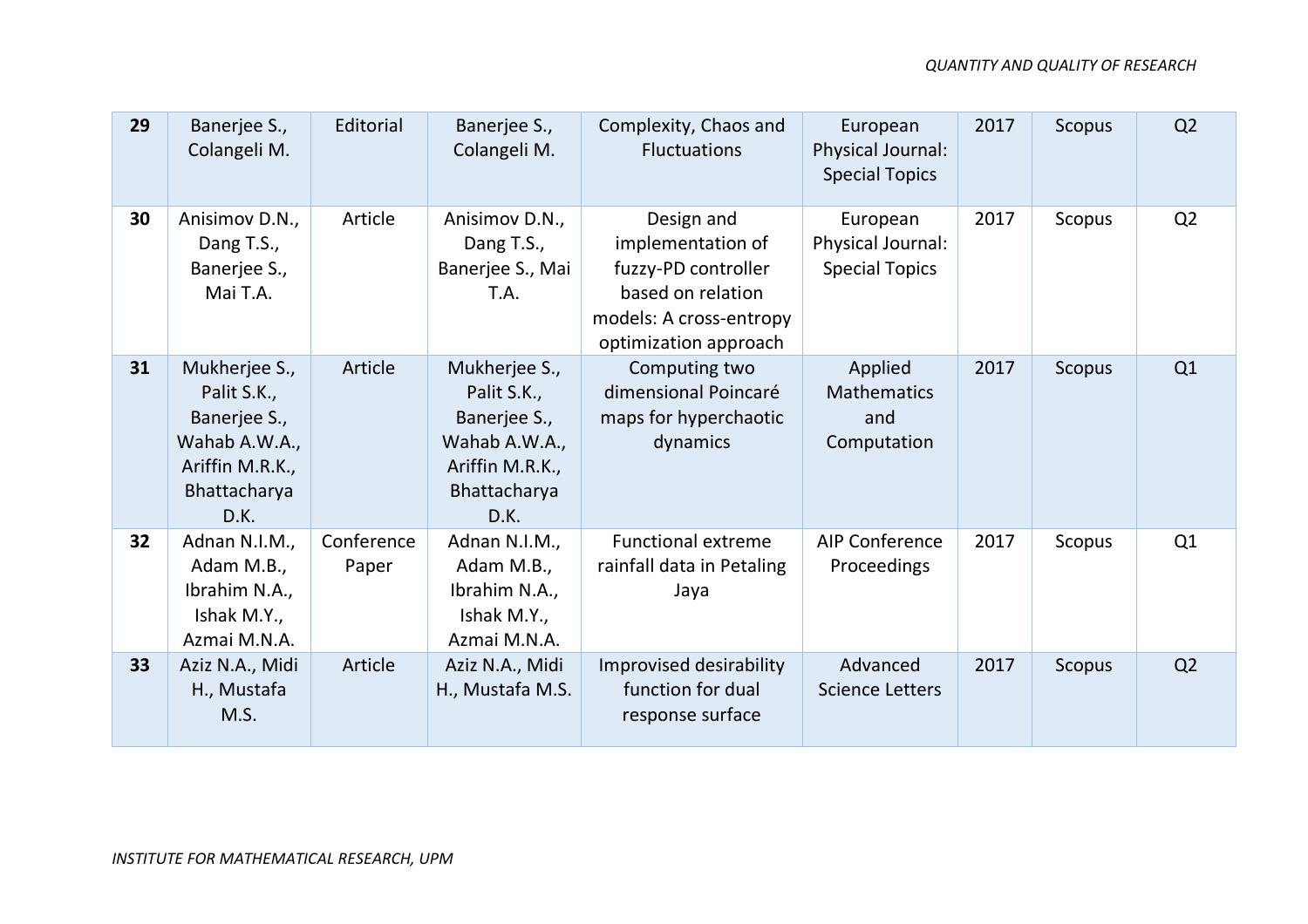| 34 | Merkin J.H.,<br>Najib N.,<br>Bachok N.,<br>Ishak A., Pop I.                                       | Article | Merkin J.H.,<br>Najib N., Bachok<br>N., Ishak A., Pop<br>I.                                       | Stagnation-point flow<br>and heat transfer over<br>an exponentially<br>stretching/shrinking<br>cylinder                                                     | Journal of the<br>Taiwan Institute<br>of Chemical<br>Engineers                 | 2017 | Scopus        | Q1             |
|----|---------------------------------------------------------------------------------------------------|---------|---------------------------------------------------------------------------------------------------|-------------------------------------------------------------------------------------------------------------------------------------------------------------|--------------------------------------------------------------------------------|------|---------------|----------------|
| 35 | Rondoni L.,<br>Ariffin M.R.K.,<br>Varatharajoo<br>R., Mukherjee<br>S., Palit S.K.,<br>Banerjee S. | Article | Rondoni L.,<br>Ariffin M.R.K.,<br>Varatharajoo R.,<br>Mukherjee S.,<br>Palit S.K.,<br>Banerjee S. | Optical complexity in<br>external cavity<br>semiconductor laser                                                                                             | Optics<br>Communications                                                       | 2017 | <b>Scopus</b> | Q2             |
| 36 | Bakar N.A.A.,<br>Bachok N.,<br>Arifin N.M.                                                        | Article | Bakar N.A.A.,<br>Bachok N., Arifin<br>N.M.                                                        | Moving plate in a<br>nanofluid using<br>buongiorno model and<br>thermophysical<br>properties of<br>nanoliquids                                              | JP Journal of<br><b>Heat and Mass</b><br>Transfer                              | 2017 | Scopus        | Q1             |
| 37 | Hafidzuddin<br>E.H., Nazar R.,<br>Arifin N.M.                                                     | Article | Hafidzuddin<br>E.H., Nazar R.,<br>Arifin N.M.                                                     | Dual solutions and<br>stability analysis of<br>unsteady stagnation-<br>point flow and heat<br>transfer over a shrinking<br>surface with radiation<br>effect | JP Journal of<br><b>Heat and Mass</b><br>Transfer                              | 2017 | <b>Scopus</b> | Q1             |
| 38 | Rakhimov I.S.,<br>Masutova K.K.,<br>Omirov B.A.                                                   | Article | Rakhimov I.S.,<br>Masutova K.K.,<br>Omirov B.A.                                                   | On Derivations of<br>Semisimple Leibniz<br>Algebras                                                                                                         | <b>Bulletin of the</b><br>Malaysian<br>Mathematical<br><b>Sciences Society</b> | 2017 | Scopus        | Q <sub>2</sub> |